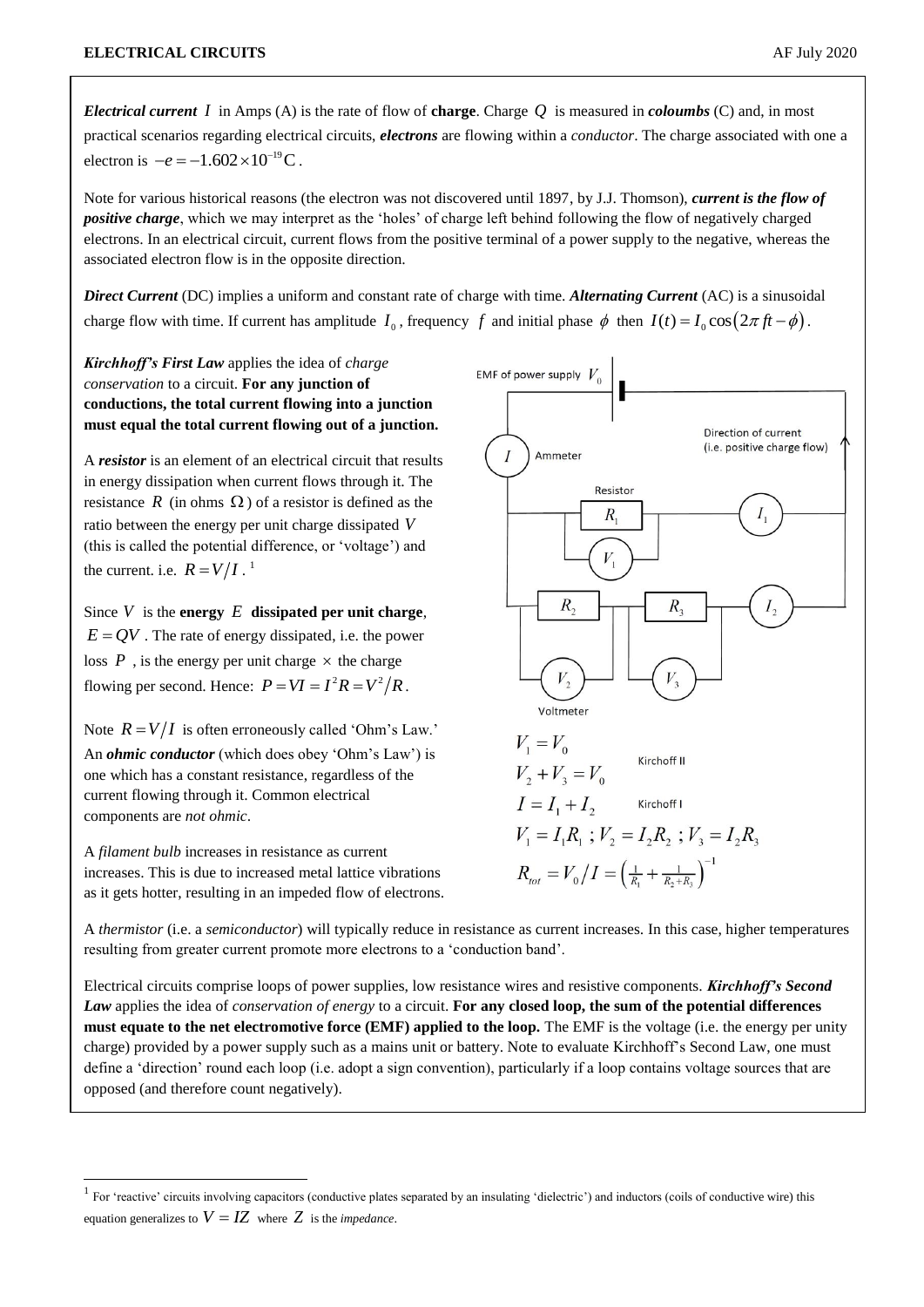A *voltmeter* is a device for measuring the potential difference between two points in a circuit. An ideal voltmeter can be thought to have essentially infinite resistance, and therefore will draw very little current. Voltmeters must therefore be placed in parallel (i.e. 'across a component') rather than in series with a loop.

An *ammeter* is a device for measuring the rate of flow of charge and is placed within a circuit loop. (i.e. 'in series'). An ammeter will have very low resistance, and therefore the potential difference across it can be considered negligible.

Kirchhoff's laws can be used to determine how resistances add in *series* and in *parallel* circuits.

In *series* circuits, resistances add:  $R_{tot} = R_1 + R_2 + \dots + R_N$ 

For a series circuit, the addition of resistances, and  $R_i = V_i/I$ , means we can write  $V_i = \frac{R_i}{R_1 + R_2 + ...}$ *N*  $V_i = \frac{R_i}{R_1 + R_2 + \dots + R_N} V$ , where *V* is the total potential difference  $V = \sum_i V_i$ . This is the *potential divider* idea, and allows series voltages to be computed directly without having to work out the current first. i.e. *"the fraction of total voltage dropped across a resistor is equal to the fraction of the resistor resistance to the total resistance in a series loop."*

In *parallel* circuits, resistances add in *reciprocals*:  $1/R_{tot} = 1/R_1 + 1/R_2 + ... + 1/R_N$ 

These ideas explain how the *resistance* R of a conductor varies with cross sectional area A and length l.

 $R = \rho l / A$  where  $\rho$  is the resistivity, a bulk material property. The resistivity of copper<sup>2</sup> is about  $1.68 \times 10^{-8} \Omega m$ . Doubling the length of a conductor of fixed cross-section is like adding two resistors in series. So  $R \propto l$ . Doubling the cross-section, for a given length, is like adding two resistors in parallel. Hence:  $R \propto 1/A$ .

The actual voltage  $V_0$  across the terminals of a power supply is unlikely to equate exactly to the EMF once current is drawn through a circuit. There will typically be a non-zero *internal resistance* r such that  $V_0 = \varepsilon - Ir$ . In other words, we model a power supply as an ideal voltage source  $\varepsilon$  in series with a fixed resistor  $r$ .

### **Question 1**

1

- (i) A current of 1.00nA flows through an ammeter. How many electrons pass in 1.00ns? (Nano 'n' means  $10^{-9}$ ).
- (ii) A 10 $\Omega$  resistor dissipates 2.0W. Calculate the current flowing through the resistor, and the potential difference across it. If the potential difference doubled and the resistance halved, what would happen to the power dissipated?
- (iii) A  $3k\Omega$  resistor is wired in parallel with a  $2k\Omega$  resistor. This grouping is then wired in series with a 1k $\Omega$  resistor. What is the total resistance?
- (iv) An electron is accelerated in a vacuum tube via a potential difference of 5,000V. Calculate the kinetic energy (in J) gained by the electron. Assume 100% efficiency!<sup>3</sup> If the mass of an electron is  $m_e = 9.109 \times 10^{-31}$  kg, and the speed of light is  $c = 2.998 \times 10^8 \text{ ms}^{-1}$ , calculate the speed of the electron when it exits the tube, as a fraction of the speed of light. Assume it started from rest, and ignore any relativistic effects.
- (v) A copper wire of diameter 1mm has a resistance of  $1 \Omega$ . How long is the wire in m? If the wire length is trebled and the resistance is now  $0.5 \Omega$ , calculate the new wire diameter (in mm).
- (vi) A voltmeter records a potential difference of  $V_0$  volts across N resistors  $R_1, R_2, ..., R_N$  wired in *series*. Why must the same current  $I_i = I$  flow through each resistor? Use the definition of resistance  $R_i = V_i / I_i$  and Kirchhoff's Second Law to show that *resistances add when wired in series.*  $V_i$  is the potential difference across the  $i^{\text{th}}$  resistor.

<sup>2</sup> <http://hyperphysics.phy-astr.gsu.edu/hbase/Tables/rstiv.html>

<sup>3</sup> Accelerating charges will *radiate*, but let us assume the loss of energy by the electron is negligible in this case.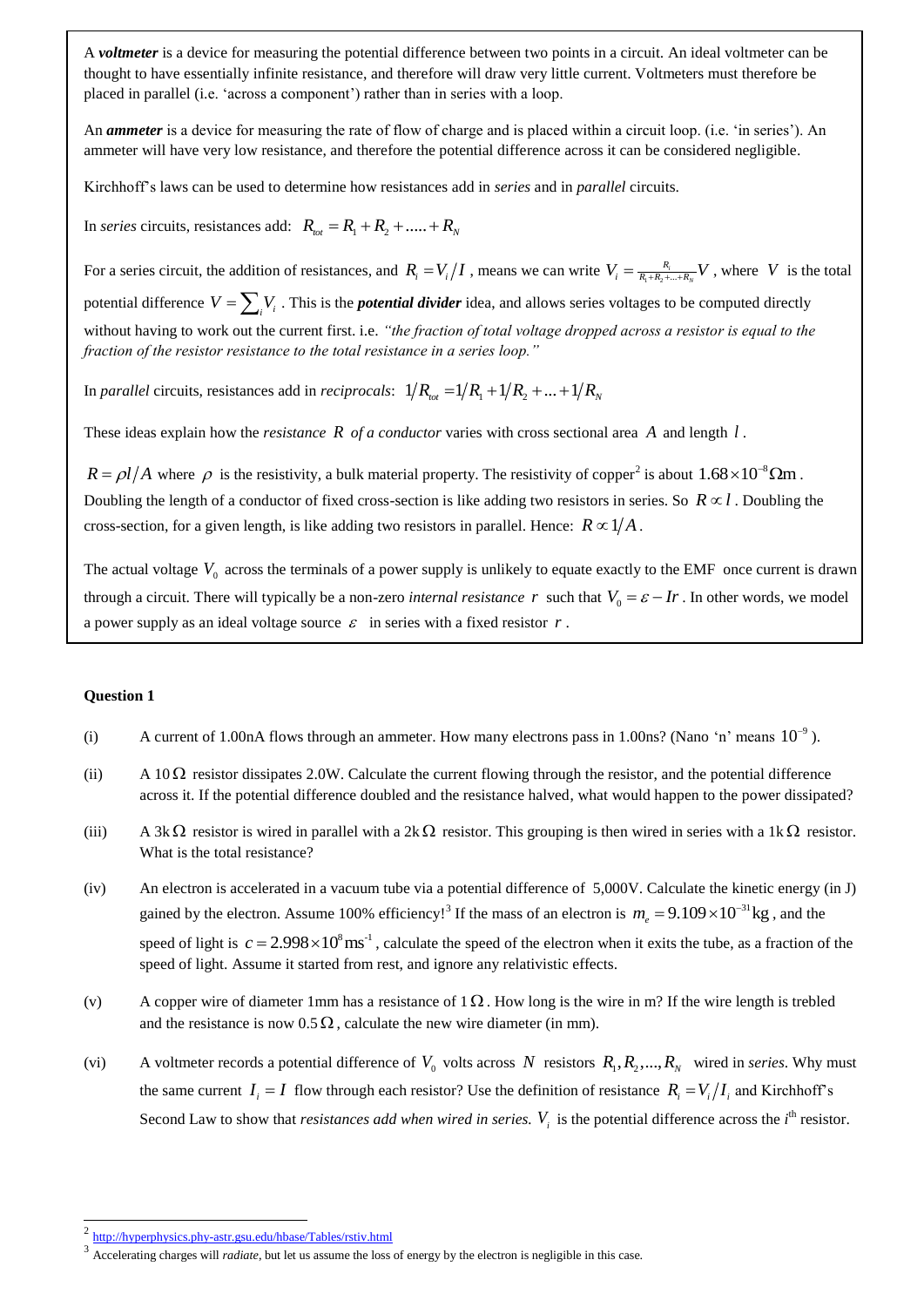- (vii) A voltmeter records a potential difference of  $V_0$  volts across N resistors  $R_1, R_2, ..., R_N$  wired in *parallel*. Why must each loop (and therefore each resistor) have a potential difference of  $V_0$ ? Use the definition of resistance  $R_i = V_i / I_i$  and Kirchhoff's First Law to show that resistances add in reciprocals when wired in parallel.
- (viii) A power supply provides an EMF  $\varepsilon$  and has internal resistance  $r$ . It is connected to a circuit with resistance  $R$ . Show that the voltage across the resistor is  $V = \frac{\varepsilon R}{R+r}$ . When  $R = R_1 = 10.0 \Omega$ ,  $V = V_1 = 10.43$ V. When  $R = R_2 = 7.0\Omega$ ,  $V = V_2 = 9.88$ V. Use this information to find  $\varepsilon$  and r.
- (ix) At room temperature, a tungsten filament lamp has a resistivity of  $\rho = 5.4 \times 10^{-8} \Omega m$  and a resistance of 40  $\Omega$ . If the filament has a diameter of 20μm, calculate the length of the filament (in m). How are filaments presented in a typical bulb?
- (x) A battery with EMF  $\varepsilon$  and internal resistance r is connected in a circuit to a variable resistor R via an ammeter, which measures the current flow  $I$ . A voltmeter is connected across the resistor and measures voltage  $V$ . As the variable resistor is changed, if one plots a V vs I graph, it will have a line-of-best fit  $V = 12.0 - 0.2I$ .

Draw a circuit diagram, and write down the EMF and internal resistance. What power is dissipated by the variable resistor (in W) when  $R = 5.0\Omega$ ?

# **Question 2**

Find all unknowns in the circuit below: (*Hint*: calculate the total resistance first...)



# **Question 3**

Find all unknowns in the circuit below: (*Hint*: add extra voltmeters across the resistors and work out their readings)

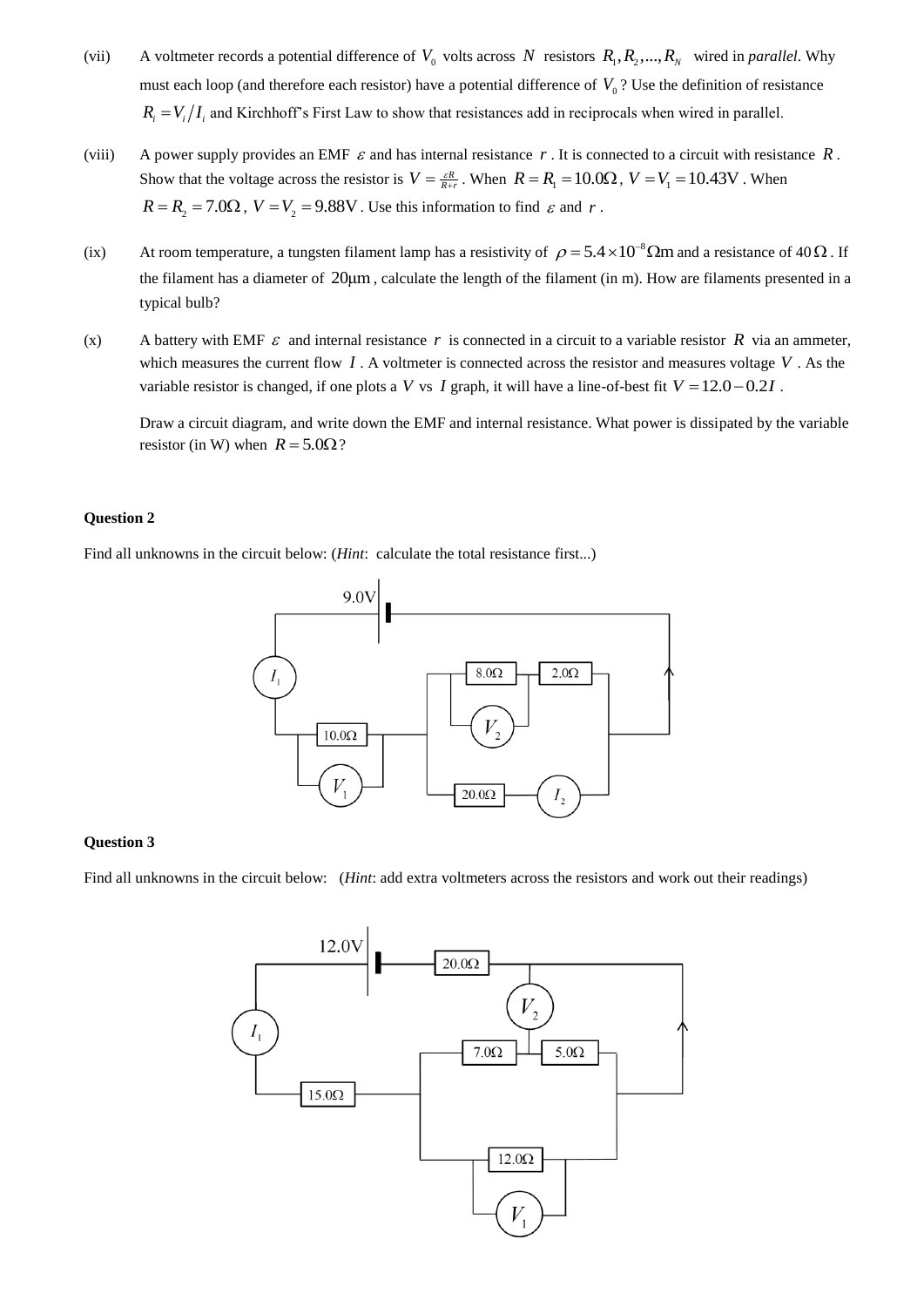

**Question 5** Find all unknowns in the circuit below: (*Hint*: apply Kirchhoff II for possible loops).



### **Question 6**

A uniform cylindrical cable made from aluminum of resistivity  $\rho = 2.8 \times 10^{-8} \Omega m$  carries electricity generated from a hydroelectric power station. The maximum power that can be transported by the cable is 2,000MW, and it is transported at 750kV. If the power loss over 1,600km of cabling is 0.90%, calculate the radius of the cable in mm.<sup>4</sup>

### **Question 7**

As in Q1 (x), a battery with EMF  $\varepsilon$  and internal resistance r is connected in a circuit to a variable resistor R via an ammeter, which measures the current flow  $I$ . A voltmeter is connected across the resistor and measures voltage  $V$ . Show that the power dissipated in the resistor R is given by  $P = \frac{\varepsilon^2 R}{r + R}^2$  and sketch  $\varepsilon$  vs R. Show that the maximum power dissipated is  $P_{\text{max}} = \frac{\varepsilon^2}{4r}$ , i.e. when  $R = r$ . Use a spreadsheet to construct a model P vs R curve for given inputs  $\varepsilon$ ,*r*. Plot curves for  $\varepsilon = 5V$ ,  $r = 4\Omega$  and  $\varepsilon = 7V$ ,  $r = 2\Omega$  on the same graph. Use an *R* scale of 0 ... 20  $\Omega$ .

## **Question 8**

 $\overline{a}$ 

A resistor in the shape of a solid truncated cone is constructed from a conductor of uniform resistivity  $\rho$ . The truncated cone has length  $l$  and the ends have cross sectional radii  $a$  and  $b$  respectively. By considering the cone to be assembled from cylinders of radius r and width dl wired in series, show (using integral calculus) that the total resistance is  $R = \rho l / \pi a b$ .

 $<sup>4</sup>$  Assume current travels uniformly throughout the conductor. This is true for direct current. For alternating current, conduction is mostly within a 'skin</sup> depth' of the surface. The skin depth varies with frequency of the AC. See [Eclecticon.](http://www.eclecticon.info/index_htm_files/Electrica%20power%20generation%20&%20transmission.pdf)